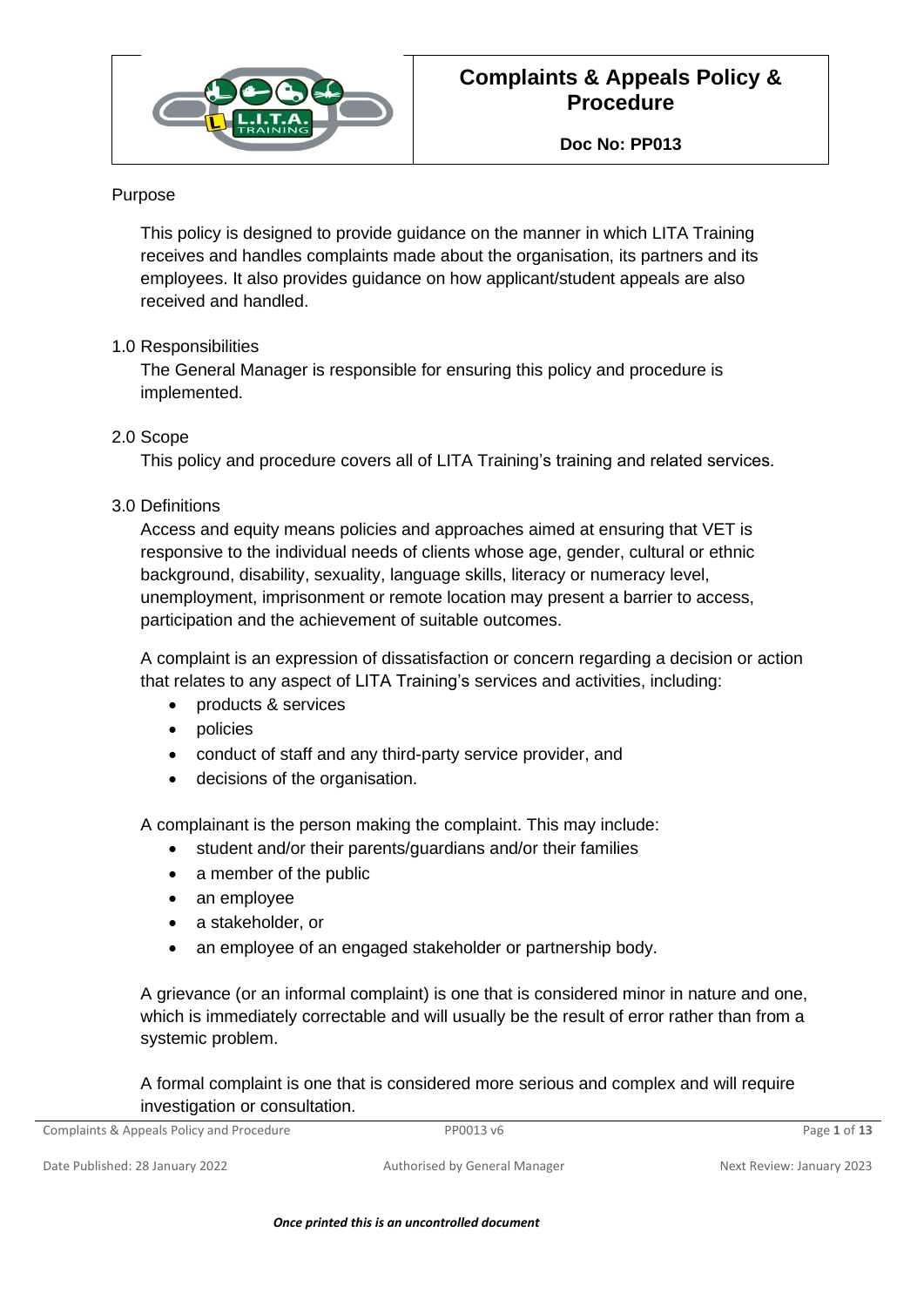

An appeal is where a student wishes to express dissatisfaction with a particular assessment result and/or another adverse RTO decision impacting the student, such as non-eligibility to enrol.

An appellant is the student whom is dissatisfied with a particular assessment result and has lodged a request for a review through LITA Training's *Complaints and Appeals Policy & Procedure*.

A final decision is the decision made by an external and independent third tier resolution body authorised to make that decision by LITA Training and communicated to the complainant/appellant in writing when all internal LITA Training complaint and appeal avenues have been exhausted.

Staff means any person who is an employee of LITA Training at any stage during the complaint and/or appeal process or the events preceding it, including full time, part time, sessional or casual employees.

#### 4.0 Policy

The policy aims to assist in resolving complaints and appeals in an efficient, effective and professional manner, in order that LITA Training may demonstrate its responsiveness to the needs and concerns of students, staff, partners and all stakeholders. All complaints and appeals will take into account LITA Training policies, the applicable conditions of enrolment (if a student) and all relevant legislation and regulation when determining the outcome of a complaint or appeal.

In accordance with the Disability Standards for Education 2005, for students and other people with a disability, a guardian, carer, advocate, or support person may make a complaint or an appeal on behalf of the student or person with the disability, as well as be involved in assisting the complainant/appellant to make the complaint/appeal and in resolving the complaint/appeal.

A parent or guardian may lodge a complaint/appeal on behalf of a person who is under the age of 18 years, which may include a school student studying a course approved under the VET for Schools.

The policy also assures complainants/appellants that their complaints/appeal can be submitted without fear of reprisal.

All complaints and appeals shall be subject to notification within the RTO's management meeting and require the implementation of the RTO's complaints and appeals process. LITA Training will aim to complete all complaints and appeals within a reasonable timeframe and usually within a 14-calendar day period after the lodgement of a formal complaint/appeal, with ongoing notification and in writing to the person who

Complaints & Appeals Policy and Procedure **PP0013 v6** Page **2** of **13** Page **2** of **13**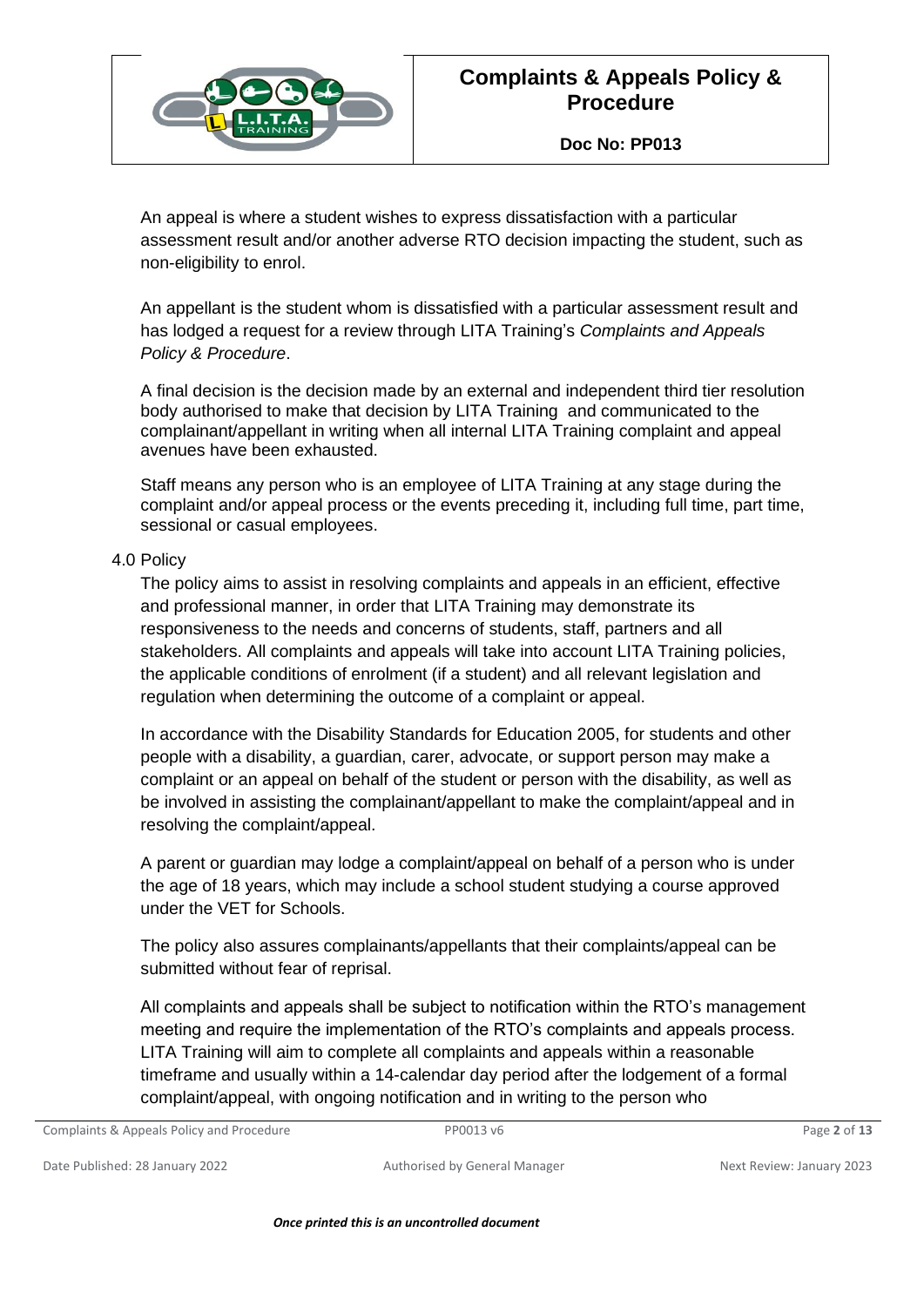

#### **Doc No: PP013**

complained/appealed, should the complaint/appeal take longer than expected and/or is expected to take more than 60 calendar days.

As a function of this policy, LITA Training will also manage and respond to allegations involving conduct of:

- the RTO, its trainers/assessors and/or other staff
- a third party providing services on the RTO's behalf, it's trainers/assessors or other staff (if applicable), and/or
- a student of the RTO.

In keeping with LITA Training's commitment to quality management and continuous improvement, each complaint and appeal will be considered in compliance with statutory and regulatory requirements as well as internal policies and procedures. In all cases, adjustments will be made to planning, policies and processes if it is found that systems are lacking. LITA Training also recognises that collecting and analysing information around complaints and appeals is one way for the RTO to improve its services. This in turn will enhance the level of satisfaction which employees and stakeholders have in the performance of our organisation.

### 4.1 Principles of Natural Justice

LITA Training will ensure that all complaints and appeals are dealt in accordance with the principles of natural justice and procedural fairness at every stage of the complaint and appeal process. LITA Training will ensure that the decision maker is independent of the decision being reviewed. LITA Training will also ensure that anyone subject to a decision by LITA Training and/or anyone who has an allegation made against them, will also be provided with the opportunity to tell their side of the story before a decision is made.

LITA Training staff handling both informal and formal complaints/appeals will ensure that they treat the complaint/appeal as serious and are respectful of all parties. No complainant/appellant will be disadvantaged in any way, including students may continue with their studies. The complaint/appeal will be held in strictest confidence with only LITA Training's delegated officers and those involved in the matter receiving information about the complaint or appeal and along the way of its resolution.

In summary, in all circumstances complaints and appeals will be handled according to the following principles of procedural fairness:

• all complainants/appellants have a right to be heard.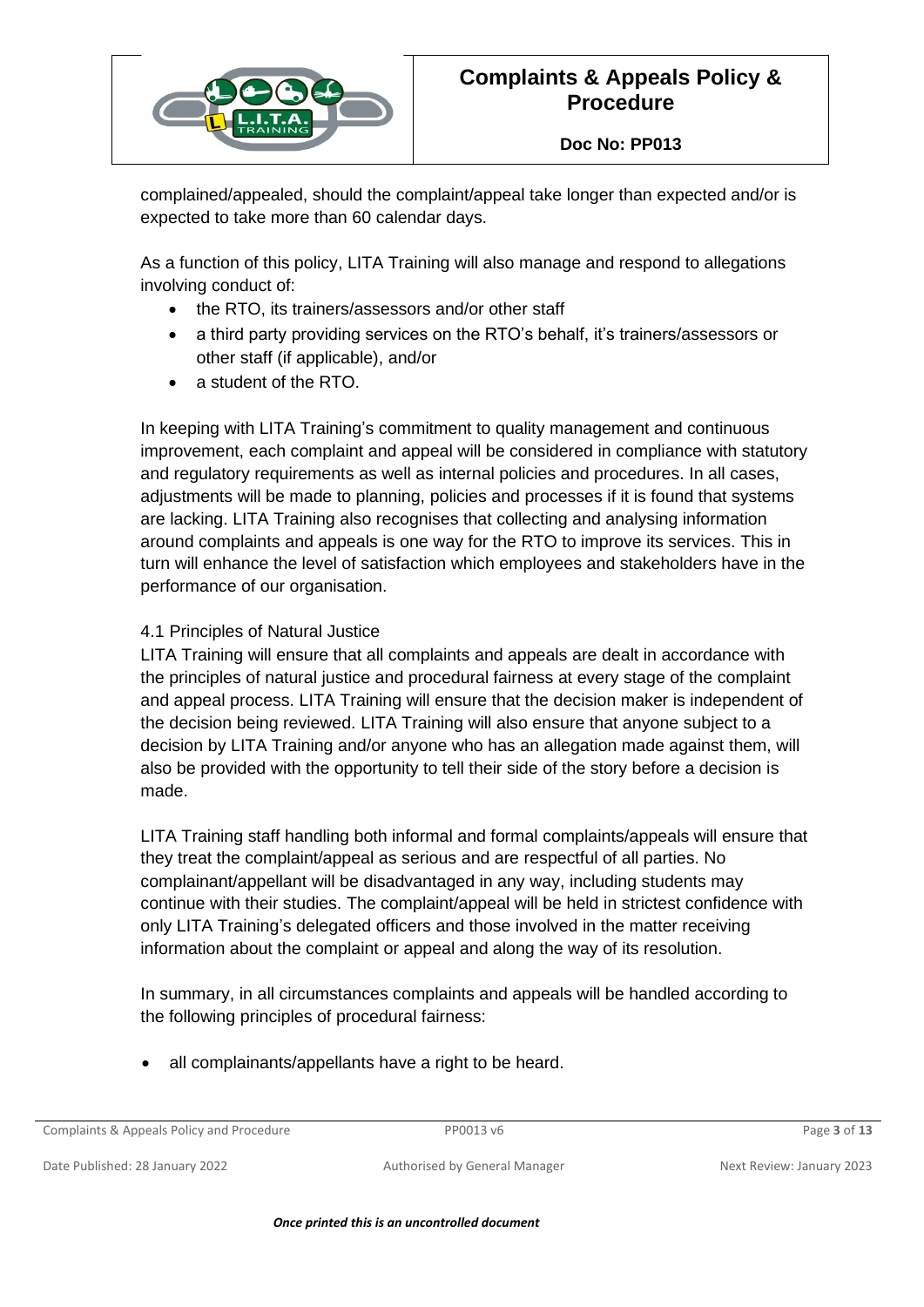

#### **Doc No: PP013**

- LITA Training recognises, protects and promotes the rights of any person including an employee to lodge a complaint.
- LITA Training's complaints & appeals management policy and procedure is accessible on the LITA Training's website with further reference in the *Student* and *Staff Handbook*s.
- this *Complaints & Appeals Policy & Procedure* is discussed during student and staff induction.
- students may access a copy of the *Complaints and Appeal Lodgement Forms* from LITA Training's website, their trainer/assessor or via an email to *info@lita.org.au*
- a complainant/appellant has a right to be consulted during the resolution process and to participate in deliberations as appropriate.
- LITA Training will collect sufficient information about the complaint/appeal to enable it to be properly investigated and respond to the issue. This will always include the provision of a right of reply from the person who the complaint was made as well as may include requesting information from witnesses.
- complainants/appellants will be informed of the reasons for decisions, and avenues for further review to pursue should they remain dissatisfied.

#### 5.0 Procedure

#### 5.1 Complaints Management Procedure

An individual may submit a complaint (verbally or in writing initially) directly to LITA Training staff with the purpose to resolve a complaint through discussion and mutual agreement.

LITA Training will explain to the individual the informal and formal complaints processes available to them and will direct them to the appropriate procedure.

Grievance (Informal Complaint) (First Tier)

- in many cases a problem, or grievance (informal complaint) can be dealt with quickly by speaking directly to the person involved or trainer,/assessor without the need to make a formal complaint. trainers/assessors will deal with informal complaints on a day to day to basis as they arise. if the trainer/assessor feels the informal complaint needs to be raised to that of a formal complaint, they will escalate after discussion with LITA Training's General Manager.
- all complainants may be accompanied by a third party of their choice to support them, including at the time of any informal complaint discussions.
- all outcomes shall be reported back to the individual making the complaint in writing within 5 calendar days of the informal complaint being lodged.

Complaints & Appeals Policy and Procedure **PP0013** v6 Page 4 of **13** Page 4 of **13**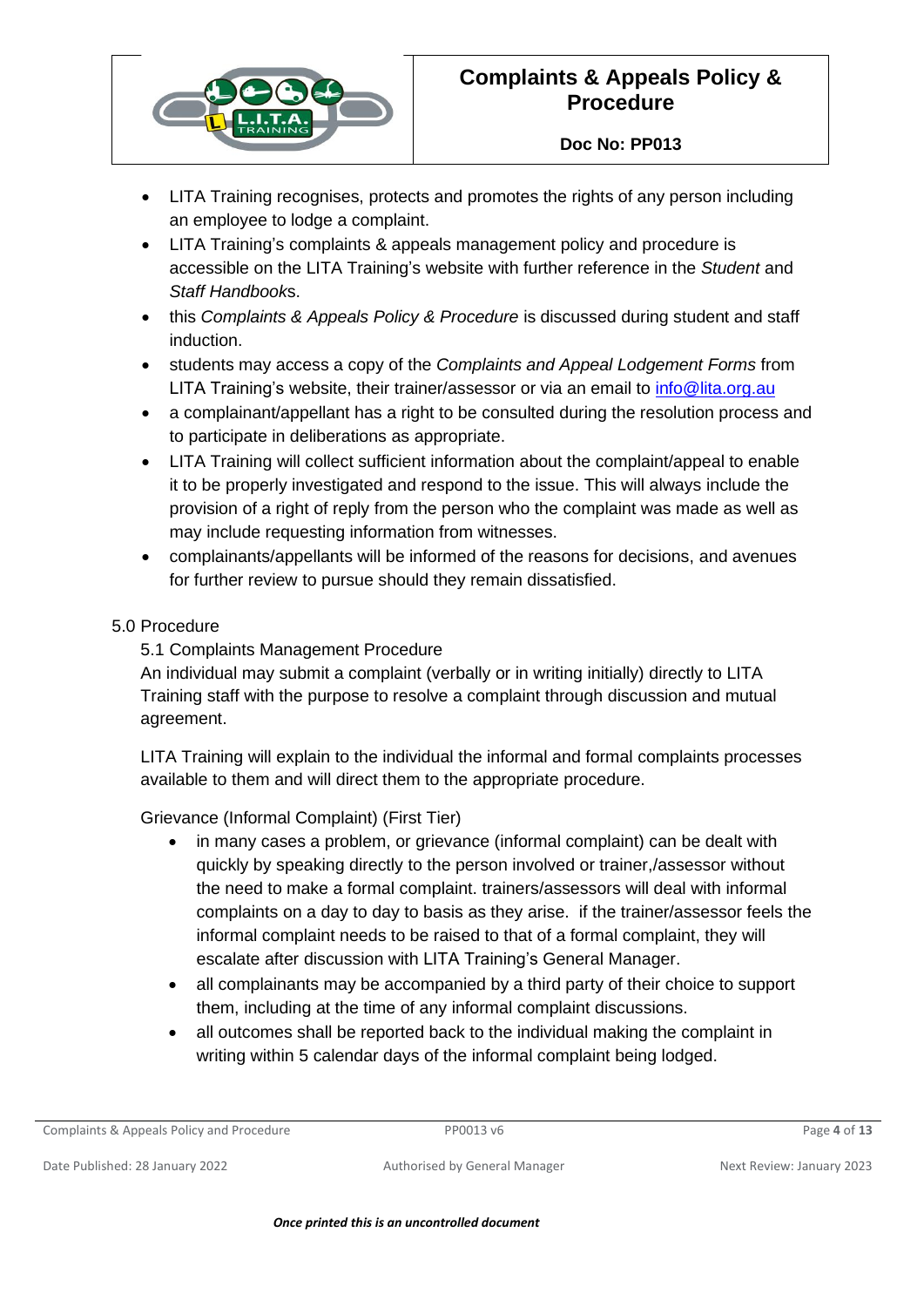

#### **Doc No: PP013**

- LITA training will ensure that the person(s) whom are the subject of any complaint, are provided with the opportunity to share details of the occurrence prior to a decision being made by LITA Training.
- all informal complaints shall be reported to the General Manager by the relevant person who took the informal complaint.
- all informal complaints that are not resolved with individuals by mutual agreement will require activation of the formal complaints process (second tier).
- a person may elect not to avail themselves of LITA Training's first tier informal resolution process and opt to lodge a formal complaint (second tier). LITA Training will not discourage the person from taking this action.

Formal Complaints (Second Tier)

- LITA Training's delegated officer to manage formal complaints is the General Manager unless the complaint is against this incumbent and in this instance, a member of the LITA Training Board or delegated officer will manage the complaint.
- when a person wishes to submit a formal complaint or is dissatisfied with the outcome of an informal complaint, they must submit the complaint in writing by utilising LITA Training's *Complaint Lodgement Form*. This can be requested through RTO staff and/or available on the LITA Training's website.
- all formal complaints received will be acknowledged in writing by LITA Training's General Manager within 2 business days (48 hrs).
- LITA Training's General Manager will respond in writing to all formal complaints within 14 calendar days of receiving the complaint, with the *Complaint Lodgement Form* completed. This may include a proposed resolution to the complaint. This allows sufficient time for the General Manager or their delegate to fully investigate the complaint.
- all formal complaints may require parties to meet in person to discuss the complaint and work collaboratively to resolve. Complainants are welcome to be accompanied by a third party. If complaint involves a student, LITA Training may request that the trainer/assessor be present.
- when a complaint is recognised as requiring more than 60 calendar days to process, finalise and resolve, LITA Training's General Manager will inform the individual reasons why in writing, and further providing regular updates on the progress. A fortnightly update will be provided via email by LITA Training's General Manager until the complaint is resolved.
- should the complainant remain dissatisfied with the RTO's decision, they may request an independent review (Third Tier).

Complaints & Appeals Policy and Procedure **PP0013** v6 Page 5 of 13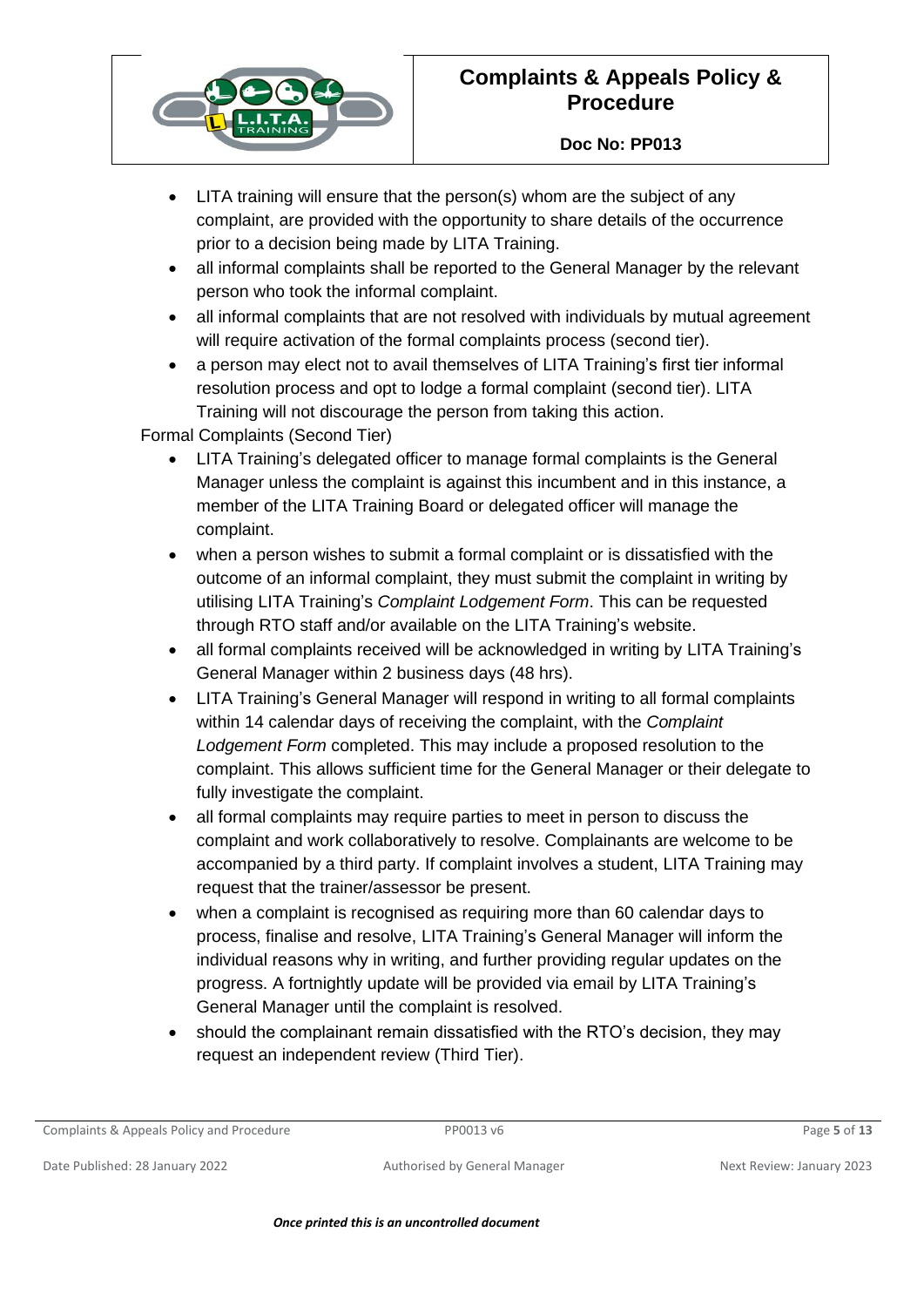

### **Doc No: PP013**

- LITA Training's responses to second tier complaints shall include information and procedures concerning the complainant's right to appeal the proposed solution and request an independent and impartial party to review the matter (Third Tier).
- as part of the formal complaint process and where it is considered that the matter may not be resolved, LITA Training may also suggest that the matter be escalated for resolution to the Third Tier of LITA Training's complaints process.

Independent Resolution (Third Tier)

- LITA Training's delegated officer to manage this level of complaint resolution is the Chair of the LITA Training Board unless the complaint is against this incumbent and in this instance, a member of LITA Training's Board will be nominated to manage the complaint.
- the complainant must advise in writing of their dissatisfaction of LITA Training's decision within 14 calendar days of receipt of LITA Training's decision.
- LITA Training uses Resolution Institute to resolve such complaints through selection of one of the Institute's accredited alternative dispute resolution (ADR) providers within its state/territory Chapter, dependant on the location of the complainant.
- LITA Training will organise the resolution session and ensure that this independent party has all the documentation and evidence to fully prepare for the session.
- the Resolution Institute's details are as follows:

List of ADR Provider Database:<https://www.resolution.institute/> Phone number: 1800 651 650

- LITA Training will organise this resolution tier within 10 calendar days of written advice from the complainant and/or where it has been mutually agreed that an independent review is in the complainant's best interest.
- both parties must agree to participate in this tier in good faith, with a willingness to find a resolution.
- both parties may bring additional persons, eg support person, to the resolution session, however, must provide details of these persons to the other party within 2 days prior to the session.
- the decision of the Third Tier independent review will be taken as final by both parties and reported to LITA Training's management.
- the complainant and LITA Training will be informed in writing of the decision by the Resolution Institute and will require immediate implementation/action.

Complaints & Appeals Policy and Procedure **PP0013** v6 Page 6 of 13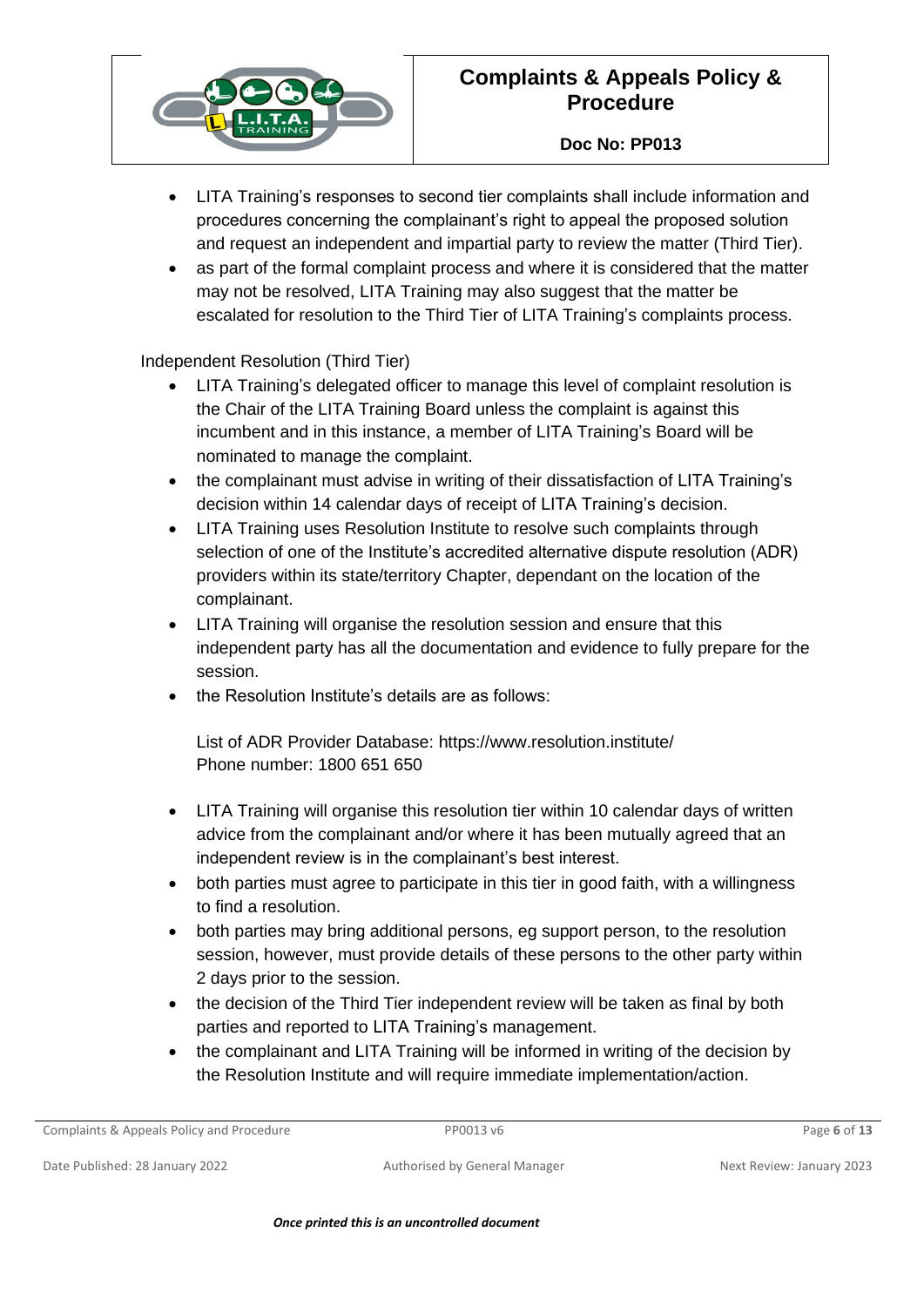

• there is no cost to the complainant. However, should the complainant remain dissatisfied and does not accept the Resolution Institute's findings and wishes to take the complaint further and/or seek a review of the decision, all expenses related to this stage will be incurred by the person from this point in time.

Other Avenues for Lodging a Complaint

- LITA Training is committed to operating transparent business practices. Complainants are advised of their rights to complain to other appropriate parties.
- These include:
	- ASQA: will be directed to: [https://www.asqa.gov.au/complaints/getting](https://www.asqa.gov.au/complaints/getting-started-making-complaint-about-training-provider)[started-making-complaint-about-training-provider.](https://www.asqa.gov.au/complaints/getting-started-making-complaint-about-training-provider) There is no lodgement fee related with ASQA complaints.
	- The [National Training Complaints Hotline:](https://www.education.gov.au/national-training-complaints-hotline-1) will be directed to call 133 873. There is no fee related to lodging a complaint with the Hotline.
	- The South Australian Office of Training Advocate on 1800 006 488 or [trainingadvocate@sa.gov.au.](mailto:trainingadvocate@sa.gov.au)
	- The South Australian Civil and Administrative Tribunal: will be directed to: ph: 1800 723 767 and website:<http://www.sacat.sa.gov.au/> to complete the online Application Form. A fee of \$78 (or \$58 concession applies – effective as of 30 June 2020) which will be required to be paid by the complainant/appellant.
	- For trainees only: call 1800 673 097 or email [dis.skills@sa.gov.au,](mailto:dis.skills@sa.gov.au) or for any complaints about an employer, contact the South Australian Employment Tribunal by calling 8207 0999 or visit their website [www.saet.sa.gov.au](http://www.saet.sa.gov.au/)
	- For complaints about discriminatory occurrences, contact the Human Rights Commission's Complaint Information Service: call1300 656 419 or email [complaintsinfo@humanrights.gov.au](mailto:complaintsinfo@humanrights.gov.au) or the South Australian Equal Opportunity Commission by calling 08) 7322 7070 or visit their website: <http://www.eoc.sa.gov.au/>

Recording and Record Management of the Complaint and Business Improvement

- The complaint will be lodged in the RTO *Continuous Improvement Register* by the General Manager.
- A copy of the complaint documentation will be held in LITA Training's *Complaints and Appeals File*, with restricted access by LITA Training's General Manager and Chair of the LITA Training Board. This File is securely stored, in line with the Privacy Act (refer to *Privacy Policy and Procedure*).
- In addition, a note will be made on VETtrak against the student, so that staff are aware that the student is dissatisfied with LITA Training service/s at a point in time. No detail will be provided on the e-file note. Once the decision is made and

Complaints & Appeals Policy and Procedure PP0013 v6 Page **7** of **13**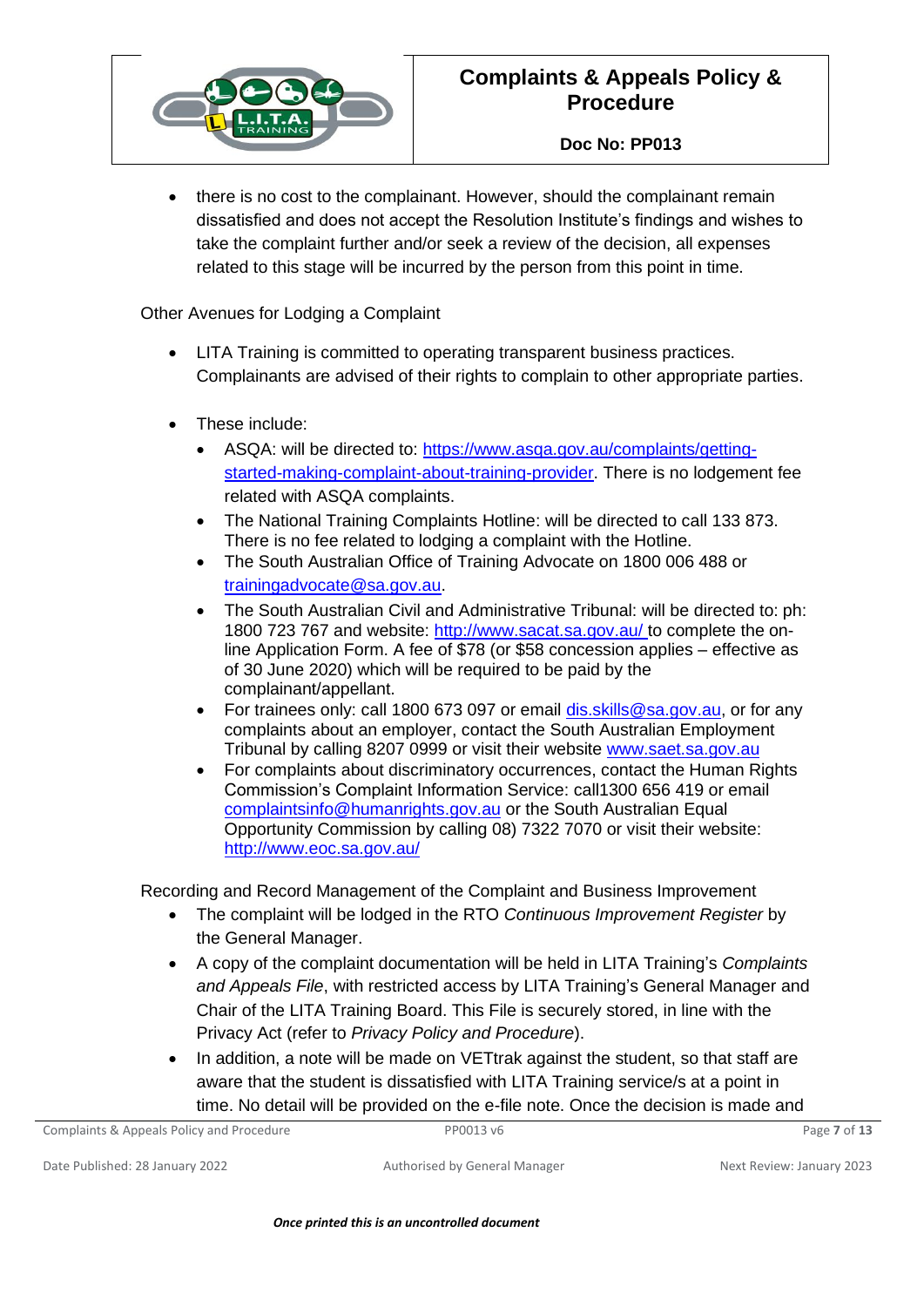

#### **Doc No: PP013**

agreed by all parties, a further e-note will be made to advise staff of the resolution of the matter. No other details will be provided.

- The matter (with no references to the persons involved) will be included in LITA Training's forthcoming management meeting agenda, for the purposes of discussion to better understand the root cause and ensuring that the relevant LITA Training's policies, procedures and practices are amended accordingly – with staff notification of the changes. In addition, it will be included in LITA Training's Continuous Improvement Committee (CIC) meeting to also determine whether this complaint points to any high order issues that require a more strategic risk based solution.
- Where the matter may require individual and/or staff training, LITA Training will organise this within one month of the complaint's resolution.
- Should the matter be deemed as high or medium risk to LITA Training, it will be included in LITA Training's internal auditing schedule to ensure that the amended practices are embedded across the RTO.
- The General Manager is responsible for ensuring that the agreed actions are implemented and monitoring the likelihood of re-occurrence.

### 5.2 RTO Decision Appeals Management Procedure Requesting a Review of an RTO Decision (First Tier)

- All appeals from students relating to assessment results and other adverse RTO decisions must be received within 5 calendar days following the competency/RTO decision.
- Where it is an assessment appeal, the General Manager is the delegated officer to review and manage the appeal and is required to:
	- o clarify any aspects of the assessment results that a student does not understand.
	- $\circ$  provide each student that requests an assessment appeal with a copy of LITA Training's *LITA Training Decision Appeal Lodgement Form* and/or referral to the website where the student may download a copy.
	- o upon receipt of a completed *LITA Training Decision Appeal Lodgement Form*, schedule a meeting with the student and any other relevant parties, such as the trainer/assessor or another expert trainer/assessor, as well as inform LITA Training's General Manager.
	- $\circ$  report to LITA Training's General Manager, any outcome decisions made to uphold or overturn an assessment appeal by completing the Form and clearly identifying the reason for the outcome.

Complaints & Appeals Policy and Procedure **PP0013** v6 Page **8** of **13** Page **8** of **13**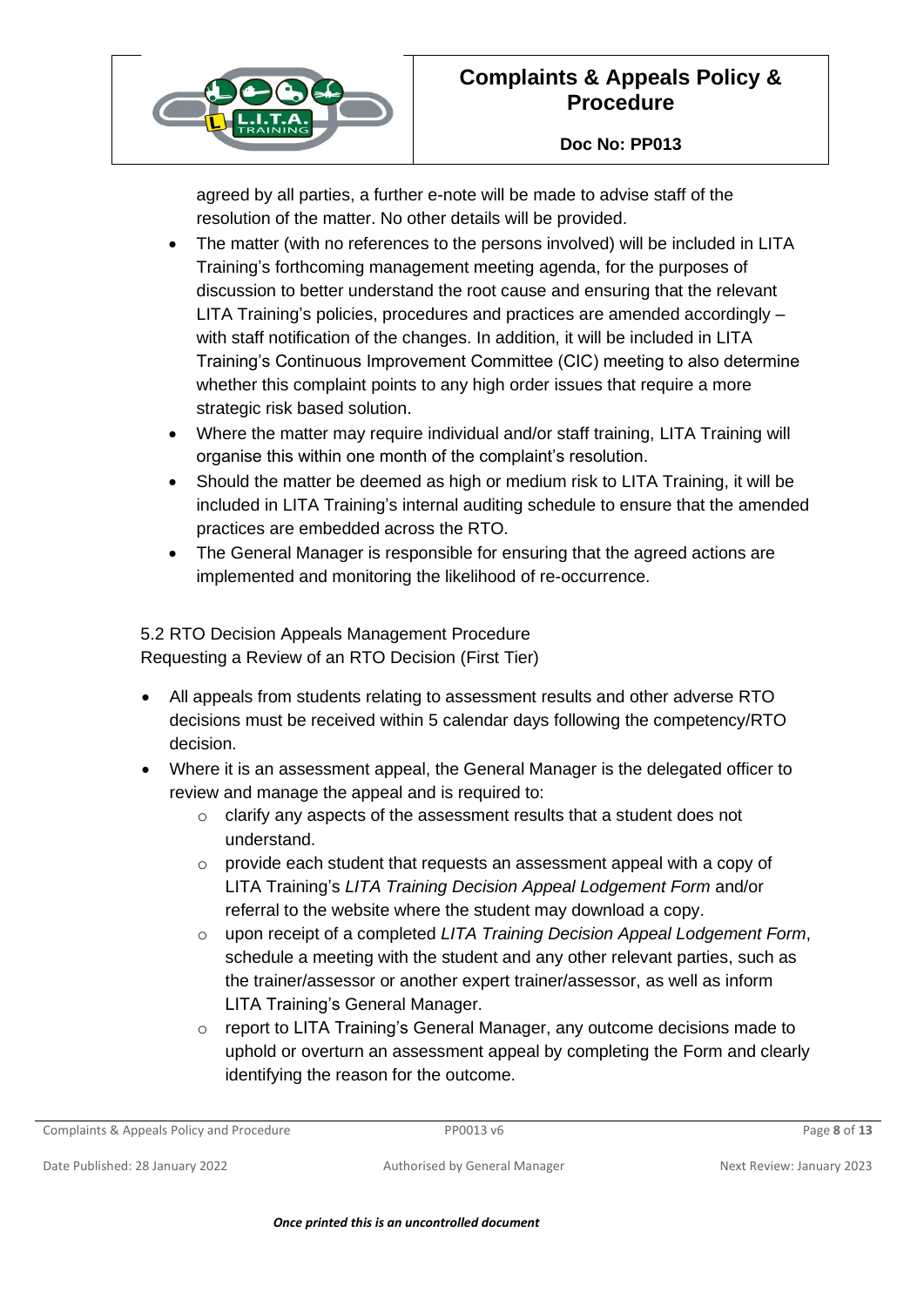

#### **Doc No: PP013**

- o all assessment appeals will be processed by LITA Training within 14 calendar days of receipt of an appeal.
- o all assessment appeals will be maintained on the student's file.
- o student records will be adjusted to comply with the appeal outcome.
- Where the matter is not related to an assessment decision, LITA Training's General Manager will review the appeal. This will be undertaken through the following procedure:
	- o clarify any aspects of the decision that an applicant/student does not understand.
	- o provide each applicant/student that requests an appeal with LITA Training's *Decision Appeal Lodgement Form*.
	- o upon receipt of a completed *Decision Appeal Lodgement Form*, schedule a meeting with the student and any other relevant parties.
	- o record any outcome decisions made to uphold or overturn the decision by completing the Form and clearly identifying the reason for the outcome.
	- o all appeals will be processed by LITA Training within 14 calendar days of receipt of an appeal.
	- o all assessment appeals will be maintained on the student's file.
	- o student's records will be adjusted to comply with the appeal outcome.

### Review of Appeal Decision (Second Tier)

- LITA Training's delegated officer to manage this level of appeal resolution is the General Manager for assessment appeals and the General Manager or delegate for non-assessment related appeals.
- In the event of an applicant/student being dissatisfied with the appeal decision, a review of the assessment decision will be conducted within 14 calendar days of the applicant/student advising in writing of their dissatisfaction with the decision.
- applicants/students must advise in writing of their dissatisfaction of the appeal review within 5 calendar days of receipt of LITA Training's decision.
- all appeals at this Tier may require parties to meet in person to discuss the appeal and the review decision and work collaboratively to resolve. The applicant/student is welcome to be accompanied by a third party.
- when an appeal review at this level is recognised as requiring more than 60 calendar days to process, finalise and resolve, LITA Training will inform the individual reasons why in writing, and further providing regular updates on the progress. A fortnightly update will be provided via email by LITA Training's General Manager until the appeal is resolved.

Complaints & Appeals Policy and Procedure **PP0013 v6** Page 9 of 13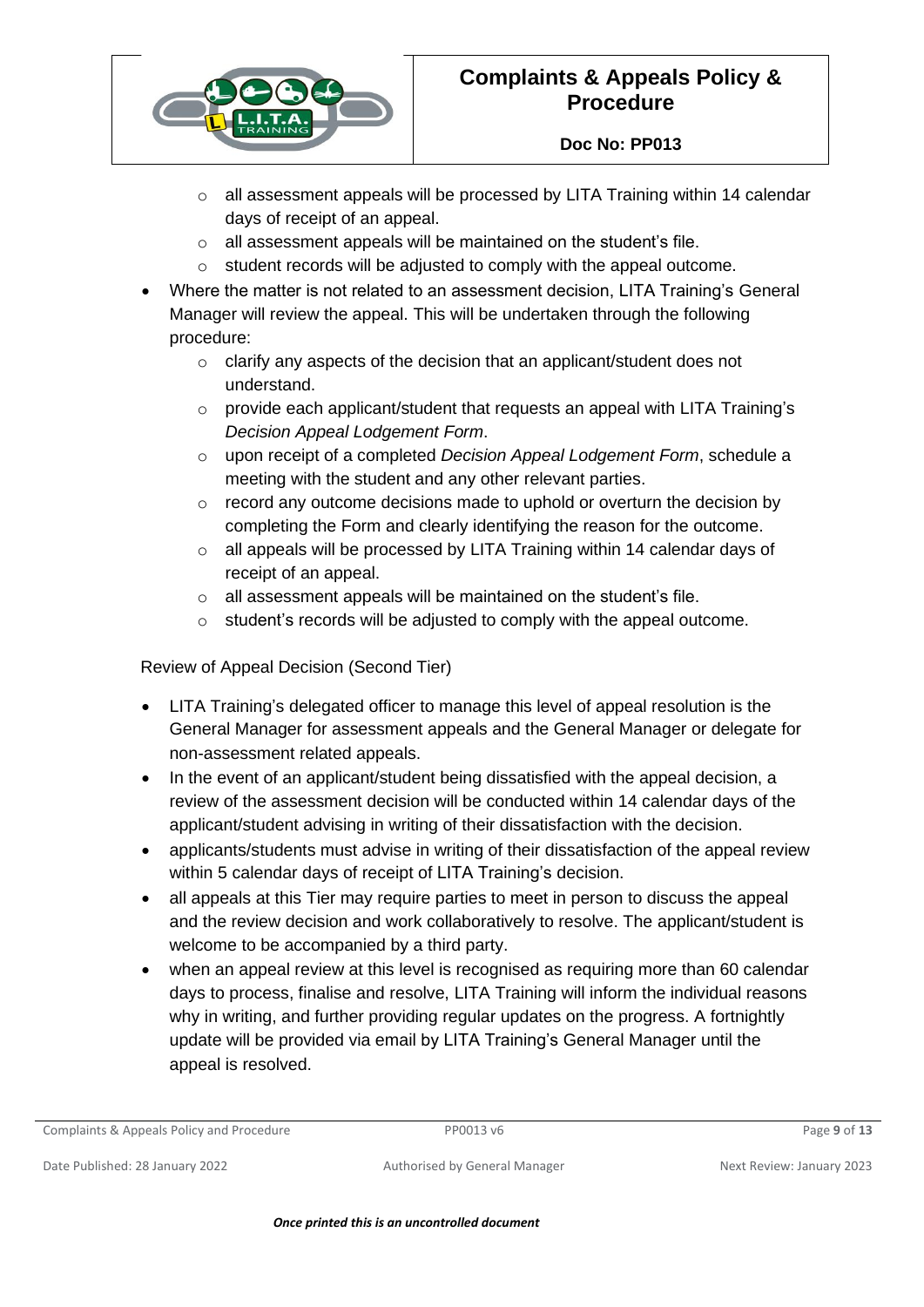

Independent Resolution (Third Tier)

- LITA Training's delegated officer to manage this level of complaint resolution is the Chair of LITA Training's Board.
- The appellant must advise in writing of their dissatisfaction of LITA Training's decision within 14 calendar days of receipt of LITA Training's decision.
- LITA Training uses Resolution Institute to resolve such appeals through selection of one of the Institute's accredited alternative dispute resolution (ADR) providers within its state/territory Chapter, dependant on the location of the complainant.
- LITA Training will organise the resolution session and ensure that this independent party has all the documentation and evidence to fully prepare for the session.
- The Resolution Institute's details are as follows:

List of ADR Provider Database:<https://www.resolution.institute/> Phone number: 1800 651 650

- LITA Training will organise this resolution tier within 10 calendar days of written advice from the appellant and/or where it has been mutually agreed that an independent review is in the appellant's best interest.
- both parties must agree to participate in this tier in good faith, with a willingness to find a resolution.
- both parties may bring additional persons, eg support person, to the resolution session, however, must provide details of these persons to the other party within 2 days prior to the session.
- the decision of the Third Tier independent review will be taken as final by both parties and reported to LITA Training's management.
- the appellant and LITA Training will be informed in writing of the decision by the Resolution Institute and will require immediate implementation/action.
- there is no cost to the appellant. However, should the appellant remain dissatisfied and does not accept the Resolution Institute's findings and wishes to take the appeal further and/or seek a review of the decision, all expenses related to this stage will be incurred by the person from this point in time.

Other Avenues for Lodging an Appeal

• LITA Training is committed to operating transparent business practices. Appellants are advised of their rights to appeal to other appropriate parties. These include:

Complaints & Appeals Policy and Procedure **PP0013** v6 Page 10 of 13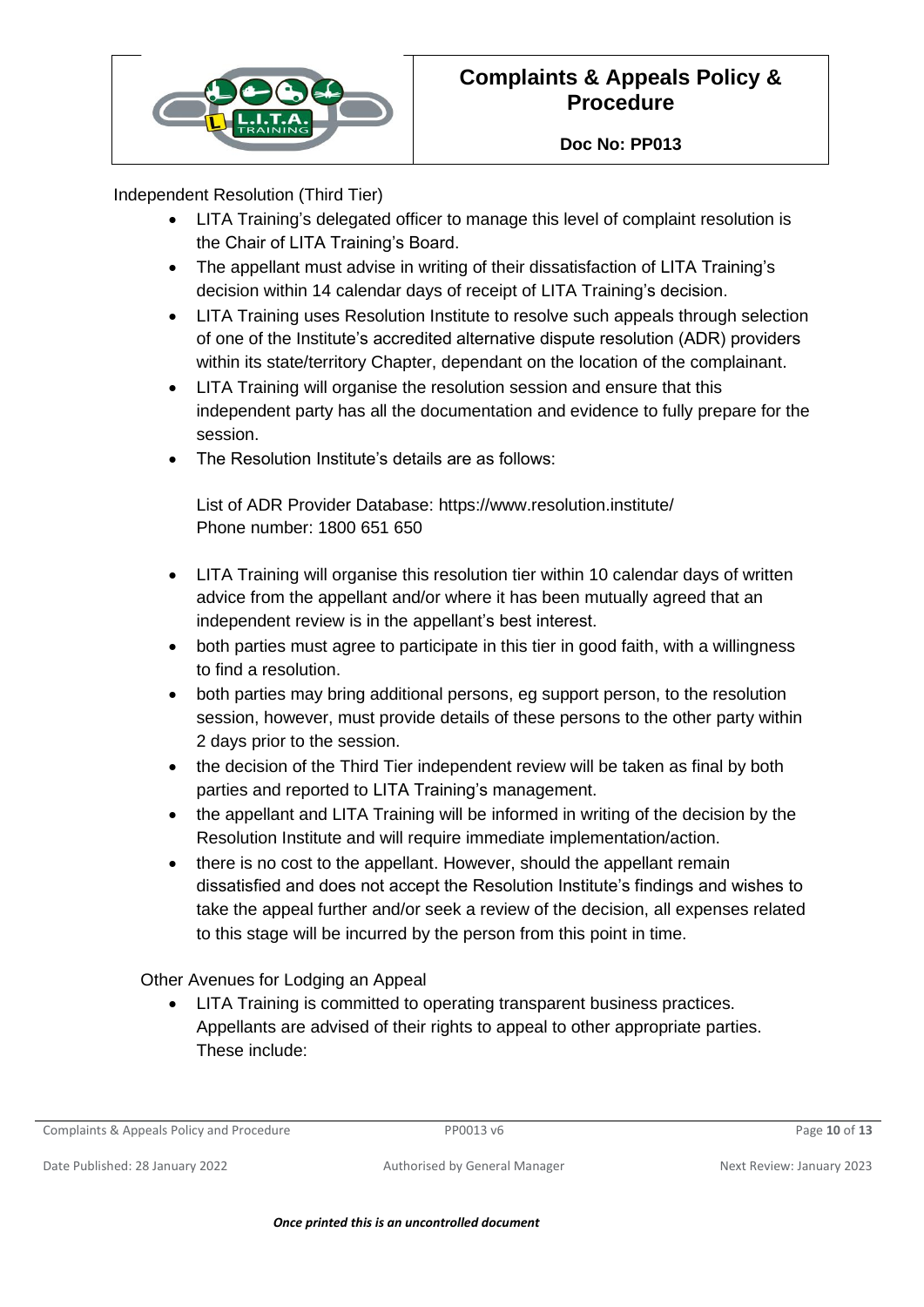

**Doc No: PP013**

- ASQA: will be directed to: [https://www.asqa.gov.au/complaints/getting](https://www.asqa.gov.au/complaints/getting-started-making-complaint-about-training-provider)[started-making-complaint-about-training-provider.](https://www.asqa.gov.au/complaints/getting-started-making-complaint-about-training-provider) There is no lodgement fee related with ASQA complaints.
- The [National Training Complaints Hotline:](https://www.education.gov.au/national-training-complaints-hotline-1) will be directed to call 133 873. There is no fee related to lodging a complaint with the Hotline.
- The South Australian Office of Training Advocate on 1800 006 488 or [trainingadvocate@sa.gov.au.](mailto:trainingadvocate@sa.gov.au)
- The South Australian Civil and Administrative Tribunal: will be directed to: ph: 1800 723 767 and website:<http://www.sacat.sa.gov.au/> to complete the online Application Form. A fee of \$78 (or \$58 concession applies – effective as of 30 June 2020) which will be required to be paid by the complainant/appellant.
- For trainees only: call 1800 673 097 or email [dis.skills@sa.gov.au,](mailto:dis.skills@sa.gov.au) or for any complaints about an employer, contact the South Australian Employment Tribunal by calling 8207 0999 or visit their website [www.saet.sa.gov.au](http://www.saet.sa.gov.au/)

Recording and Record Management of the Appeal and Business Improvement

- the appeal will be lodged in the RTO *Continuous Improvement Register* by the General Manager.
- A copy of the appeal documentation will be held in LITA Training's *Complaints and Appeals File*, with restricted access by LITA Training's General Manager and Chair of LITA Training's Board. This File is securely stored, in line with the Privacy Act (refer to *Privacy Policy and Procedure*).
- in addition, a note will be made on VETtrak against the student, so that staff are aware that the student is dissatisfied with LITA Training service/s at a point in time. No detail will be provided on the e-file note. Once the decision is made and agreed by all parties, a further e-note will be made to advise staff of the resolution of the matter. No other details will be provided.
- the matter (with no references to the persons involved) will be included in LITA Training's forthcoming management meeting agenda, for the purposes of discussion to better understand the root cause and ensuring that the relevant LITA Training's policies, procedures and practices are amended accordingly – with staff notification of the changes. In addition, it will be included in LITA Training's Continuous Improvement Committee (CIC) meeting to also determine whether this appeal points to any high order issues that require a more strategic risk based solution.
- Where the matter may require individual and/or staff training, LITA Training will organise this within one month of the appeal's resolution.

Complaints & Appeals Policy and Procedure **PP0013** v6 Page 11 of 13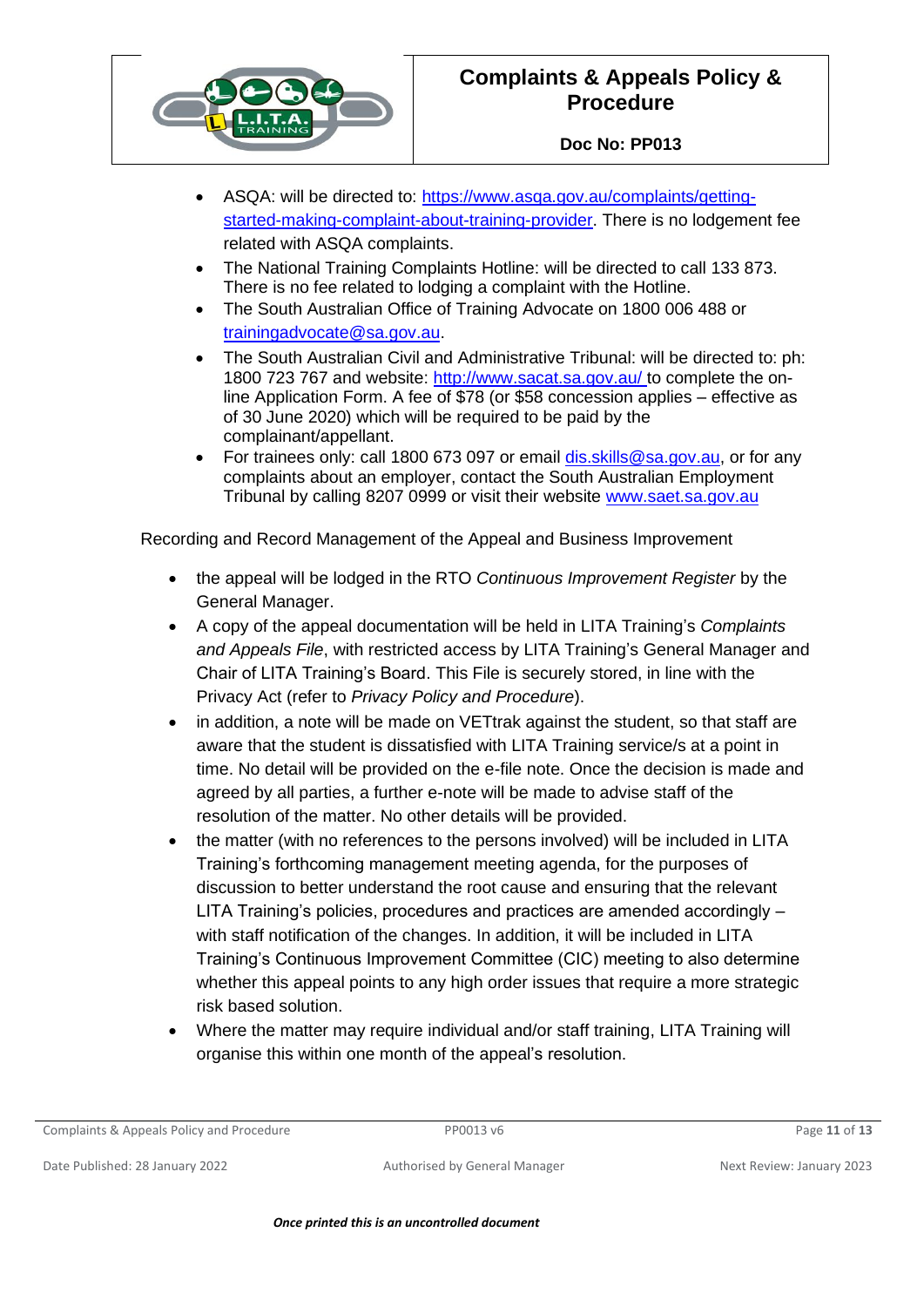

### **Doc No: PP013**

- The appeal may trigger a validation of assessment material for the qualification and in this instance, LITA Training will schedule the validation activity and include in its *Validation of Assessment Plan* as medium/high risk unit/s.
- The General Manager is responsible for ensuring that the agreed actions are implemented and monitoring the likelihood of re-occurrence.

### Informing LITA Training Staff

- LITA Training is committed to ensuring that staff are aware of this policy and procedure.
- LITA Training require all new staff to read and acknowledge they have understood as part of their induction.
- Existing staff are required to read and acknowledge their understanding of this policy and procedure on an annual basis and further acknowledge their commitment to its adherence through signing of the self-declaration found within the *Staff Handbook*.

Informing LITA Training Applicants/Students and other Stakeholders

- LITA Training is committed to ensuring that all applicants/students and other stakeholders are aware of this policy and procedure.
- LITA Training require all enrolling students to read and acknowledge their understanding of this policy and procedure through signing of the self-declaration found within the *Student Handbook*.
- LITA Training ensures an updated copy of this Policy & Procedure is available on its website at all times, including the related lodgement Forms.

### VET for Schools Requirements

- A parent or guardian may lodge a complaint/appeal on behalf of a person who is under the age of 18 years, which may include a school student studying a course approved under the VET for Schools.
- In the event of a dispute with a home school, and should LITA Training dispute the home school's assertions, it will instigate the matter in accordance with this Complaints and Appeals Policy and Procedure, however LITA Training will fast track the process to immediately execute the Tier 3: independent review phase.
- Should a dispute arise which cannot be resolved between the home school and LITA Training, LITA Training's General Manager will inform the Minister or their departmental delegate and seek advice. At all times LITA Training agrees to act in good faith to settle the dispute by mediation before considering arbitration or litigation. Should the parties fail to settle any dispute by mediation, the parties may agree to submit the dispute for resolution to final and binding arbitration.

| Complaints & Appeals Policy and Procedure | PP0013 v6 | Page 12 of 13 |
|-------------------------------------------|-----------|---------------|
|                                           |           |               |